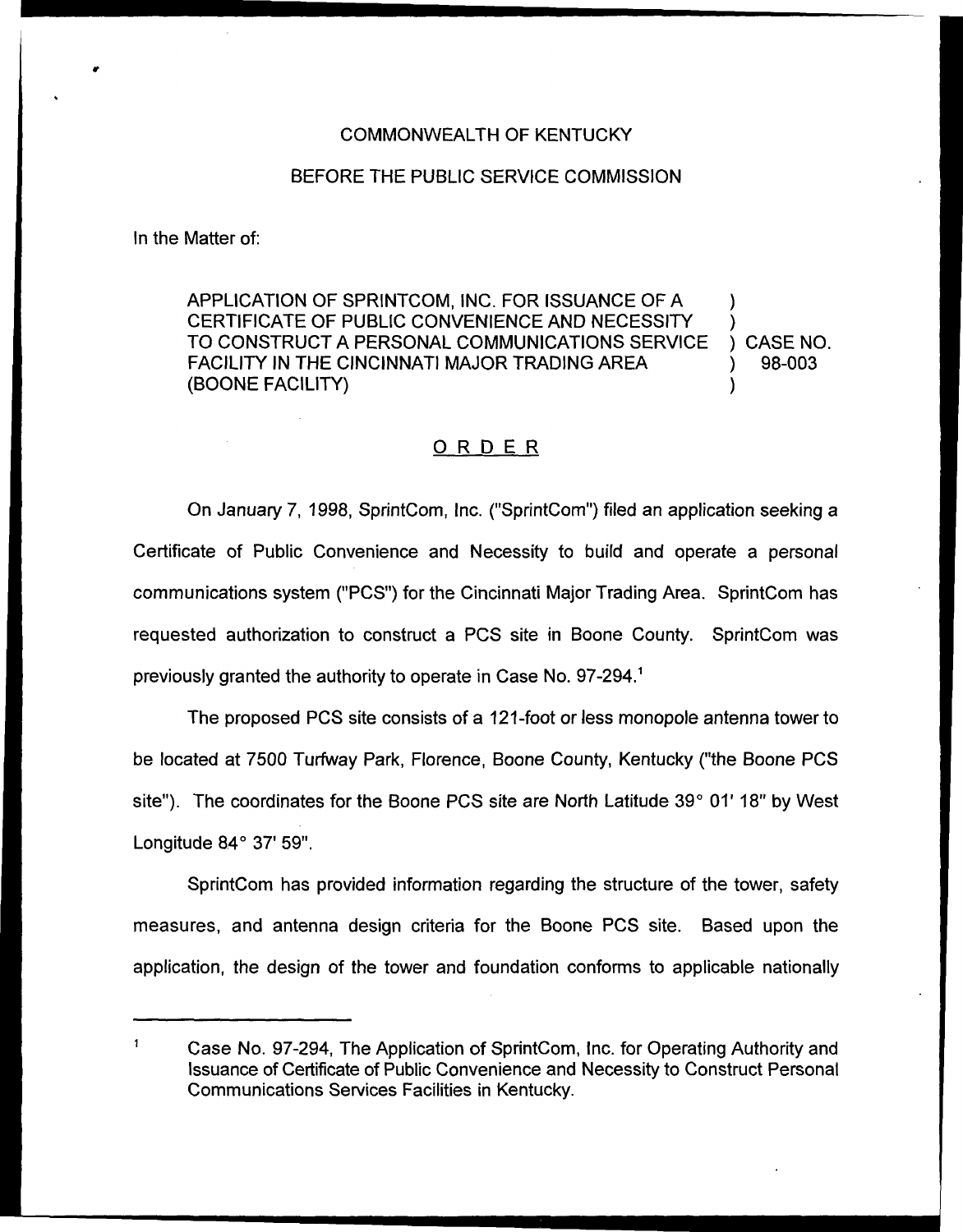recognized building standards, and the plans have been certified by a Registered Professional Engineer.

Pursuant to KRS 100.324(1), the Boone PCS site's construction is exempt from local zoning ordinances; however, SprintCom notified the Boone County Planning Commission. SprintCom filed an application with the Federal Aviation Administration ("FAA") and the Kentucky Airport Zoning Commission ("KAZC") for approval of the Boone PCS site. SprintCom has received an approval from the FAA while the KAZC application is still pending.

SprintCom has filed notices verifying that each person who owns property within 500 feet of the Boone PCS site has been notified of the pending construction. The notice solicited any comments and informed the property owners of their right to intervene. In addition, notice was posted in a visible location on the proposed site for at least two weeks after SprintCom's application was filed. To date, no intervention requests have been received.

Pursuant to KRS 278.280, the Commission is required to determine proper practices to be observed when it finds, upon complaint or on its own motion, that the facilities of any utility subject to its jurisdiction are unreasonable, unsafe, improper, or insufficient. To assist the Commission in its efforts to comply with this mandate, SprintCom should notify the Commission if it does not use this antenna tower to provide PCS radio telecommunications services in the manner set out in its application and this Order. Upon receipt of such notice, the Commission may, on its own motion, institute proceedings to consider the proper practices, including removal of the unused antenna tower, which should be observed by SprintCom.

 $-2-$